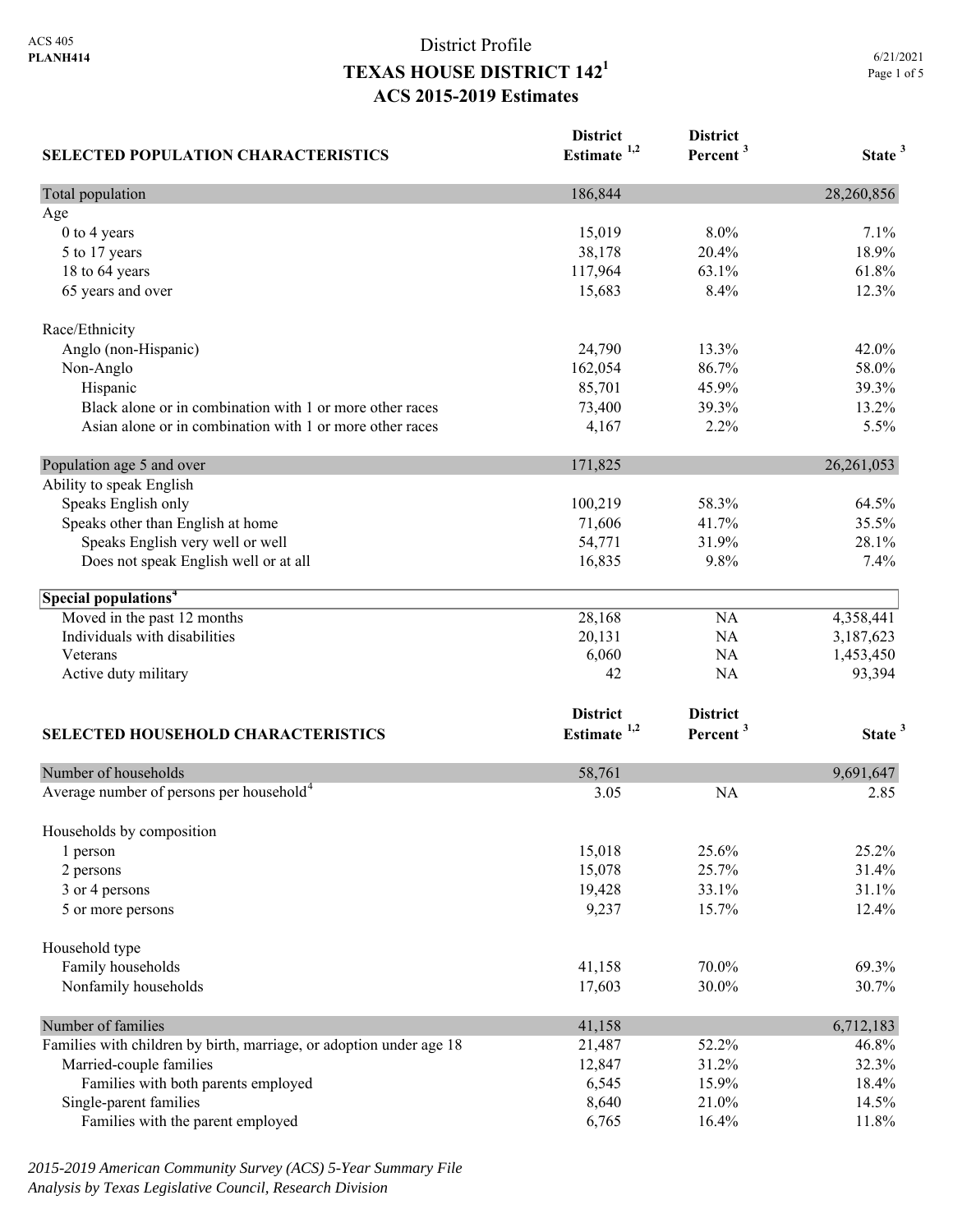#### District Profile **TEXAS HOUSE DISTRICT 1421 ACS 2015-2019 Estimates**

| <b>SELECTED EDUCATION CHARACTERISTICS</b>                                | <b>District</b><br>Estimate <sup>1,2</sup> | <b>District</b><br>Percent <sup>3</sup> | State <sup>3</sup> |
|--------------------------------------------------------------------------|--------------------------------------------|-----------------------------------------|--------------------|
| Population age 3 and over enrolled in school                             | 51,721                                     |                                         | 7,681,758          |
| School status                                                            |                                            |                                         |                    |
| In preschool (public and private)                                        | 3,748                                      | $7.2\%$                                 | 6.0%               |
| In kindergarten, elementary, middle, or high school (public and private) | 38,519                                     | 74.5%                                   | 69.8%              |
| In preschool through 12th grade (public only)                            | 39,432                                     | 76.2%                                   | 68.8%              |
| In college, graduate, or professional school                             | 9,454                                      | 18.3%                                   | 24.3%              |
| Population age 25 and over                                               | 116,281                                    |                                         | 18, 131, 554       |
| <b>Educational attainment</b>                                            |                                            |                                         |                    |
| Bachelor's degree or higher                                              | 21,745                                     | 18.7%                                   | 29.9%              |
| Less than high school graduate                                           | 27,934                                     | 24.0%                                   | 16.3%              |
| <b>SELECTED LABOR CHARACTERISTICS</b>                                    | <b>District</b><br>Estimate $1,2$          | <b>District</b><br>Percent <sup>3</sup> | State <sup>3</sup> |
| Civilian employed population age 16 and over                             | 79,661                                     |                                         | 13,253,631         |
| Civilian employment sector                                               |                                            |                                         |                    |
| Private sector                                                           | 65,316                                     | 82.0%                                   | 80.1%              |
| Government sector                                                        | 9,156                                      | 11.5%                                   | 13.0%              |
| Self-employed                                                            | 5,048                                      | $6.3\%$                                 | $6.7\%$            |

| Self-employed                                                         | 5,048   | $6.3\%$ | 6.7%       |
|-----------------------------------------------------------------------|---------|---------|------------|
| Industry for civilian employed population                             |         |         |            |
| Agriculture, forestry, fishing, hunting, and mining                   | 1,758   | $2.2\%$ | $3.0\%$    |
| Construction                                                          | 8,954   | 11.2%   | $8.6\%$    |
| Manufacturing                                                         | 9,742   | 12.2%   | $8.5\%$    |
| Wholesale trade                                                       | 2,634   | $3.3\%$ | $2.9\%$    |
| Retail trade                                                          | 7,986   | 10.0%   | 11.4%      |
| Transportation and warehousing and utilities                          | 8,874   | 11.1%   | $5.9\%$    |
| Information                                                           | 926     | $1.2\%$ | $1.7\%$    |
| Finance and insurance, and real estate and rental and leasing         | 3,939   | 4.9%    | 6.7%       |
| Professional, scientific, management, administrative, and waste mgmt. | 7,834   | 9.8%    | 11.5%      |
| Educational services and health care and social assistance            | 15,269  | 19.2%   | 21.6%      |
| Arts, entertainment, recreation, accommodation, and food services     | 5,795   | $7.3\%$ | $9.2\%$    |
| Other services, except public administration                          | 3,470   | 4.4%    | $5.2\%$    |
| Public administration                                                 | 2,480   | $3.1\%$ | $4.0\%$    |
| Population age 16 to 64                                               | 123,165 |         | 18,273,711 |
| Worked at all in the past 12 months                                   | 87,076  | 70.7%   | 75.4%      |
| Worked 50-52 weeks                                                    | 67,394  | 54.7%   | 59.0%      |
| Usually worked 35 or more hours per week                              | 60,667  | 49.3%   | 52.2%      |
| Usually worked less than 35 hours per week                            | 6,727   | 5.5%    | 6.8%       |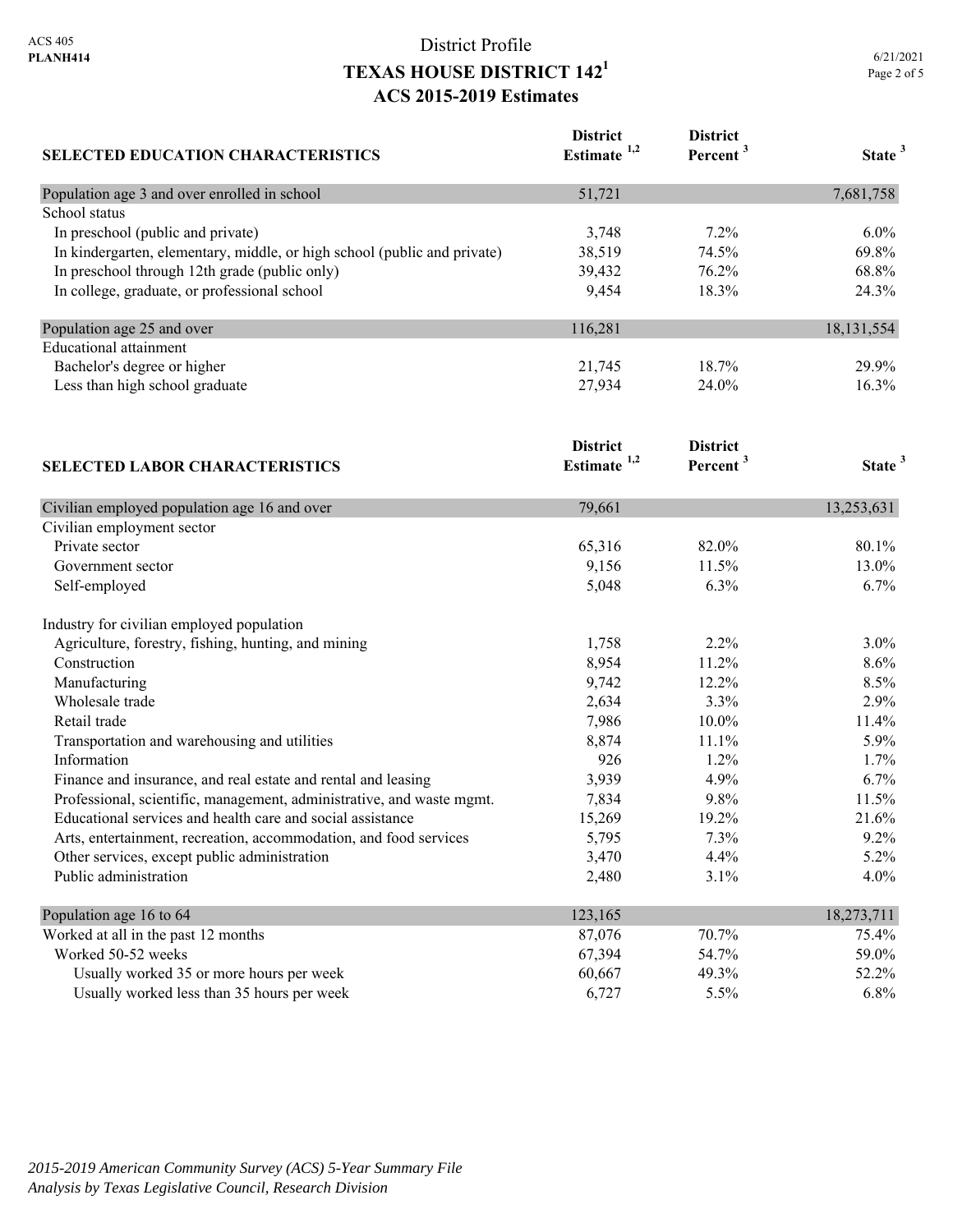# District Profile **TEXAS HOUSE DISTRICT 1421 ACS 2015-2019 Estimates**

|                                                                 | <b>District</b>         | <b>District</b>      |                    |
|-----------------------------------------------------------------|-------------------------|----------------------|--------------------|
| <b>SELECTED LABOR CHARACTERISTICS (continued)</b>               | Estimate <sup>1,2</sup> | Percent <sup>3</sup> | State <sup>3</sup> |
| Workers age 16 and over                                         | 77,514                  |                      | 13,115,511         |
| Means of transportation to work                                 |                         |                      |                    |
| Public transportation                                           | 1,866                   | 2.4%                 | 1.4%               |
| Private vehicle                                                 | 71,668                  | 92.5%                | 90.5%              |
| Walk / bicycle / motorcycle                                     | 586                     | 0.8%                 | 1.9%               |
| Taxi / other means                                              | 769                     | $1.0\%$              | 1.2%               |
| Worked at home                                                  | 2,625                   | 3.4%                 | 5.0%               |
| Travel time to work <sup>5</sup>                                |                         |                      |                    |
| Less than 15 minutes                                            | 9,226                   | 11.9%                | 23.6%              |
| 15 minutes to 29 minutes                                        | 24,734                  | 31.9%                | 34.2%              |
| 30 minutes to 44 minutes                                        | 23,287                  | 30.0%                | 20.8%              |
| 45 minutes to 59 minutes                                        | 9,710                   | 12.5%                | 8.3%               |
| 60 minutes or more                                              | 7,932                   | 10.2%                | 8.1%               |
|                                                                 | <b>District</b>         | <b>District</b>      |                    |
| <b>SELECTED INCOME CHARACTERISTICS</b>                          | Estimate $1,2$          | Percent <sup>3</sup> | State <sup>3</sup> |
| Persons in poverty <sup>6</sup>                                 | 35,492                  | 19.8%                | 14.7%              |
| Per capita income <sup>4</sup>                                  | \$24,005                | <b>NA</b>            | \$31,277           |
| Number of households                                            | 58,761                  |                      | 9,691,647          |
| Annual household income                                         |                         |                      |                    |
| Less than \$10,000                                              | 5,410                   | 9.2%                 | 6.1%               |
| \$10,000 to \$24,999                                            | 8,747                   | 14.9%                | 12.9%              |
| \$25,000 to \$49,999                                            | 13,496                  | 23.0%                | 21.8%              |
| \$50,000 to \$99,999                                            | 17,684                  | 30.1%                | 30.1%              |
| \$100,000 to \$199,999                                          | 10,826                  | 18.4%                | 21.7%              |
| \$200,000 and over                                              | 2,598                   | 4.4%                 | 7.4%               |
| Households with social security income                          | 12,174                  | 20.7%                | 25.6%              |
| Households with supplemental security income (SSI)              | 4,323                   | 7.4%                 | 4.7%               |
| Households with public assistance income'                       | 1,039                   | 1.8%                 | 1.4%               |
| Households that received food stamps/SNAP in the past 12 months | 10,422                  | 17.7%                | 11.8%              |
| Number of families living in poverty                            | 7,332                   |                      | 759,269            |
| With related children under age 18                              | 5,464                   | 74.5%                | 77.1%              |
| Married couple families                                         | 1,535                   | 20.9%                | 26.2%              |
| Single-parent families                                          | 3,929                   | 53.6%                | 50.9%              |
| Female head of household                                        | 3,463                   | 47.2%                | 44.4%              |
| Male head of household                                          | 466                     | 6.4%                 | 6.4%               |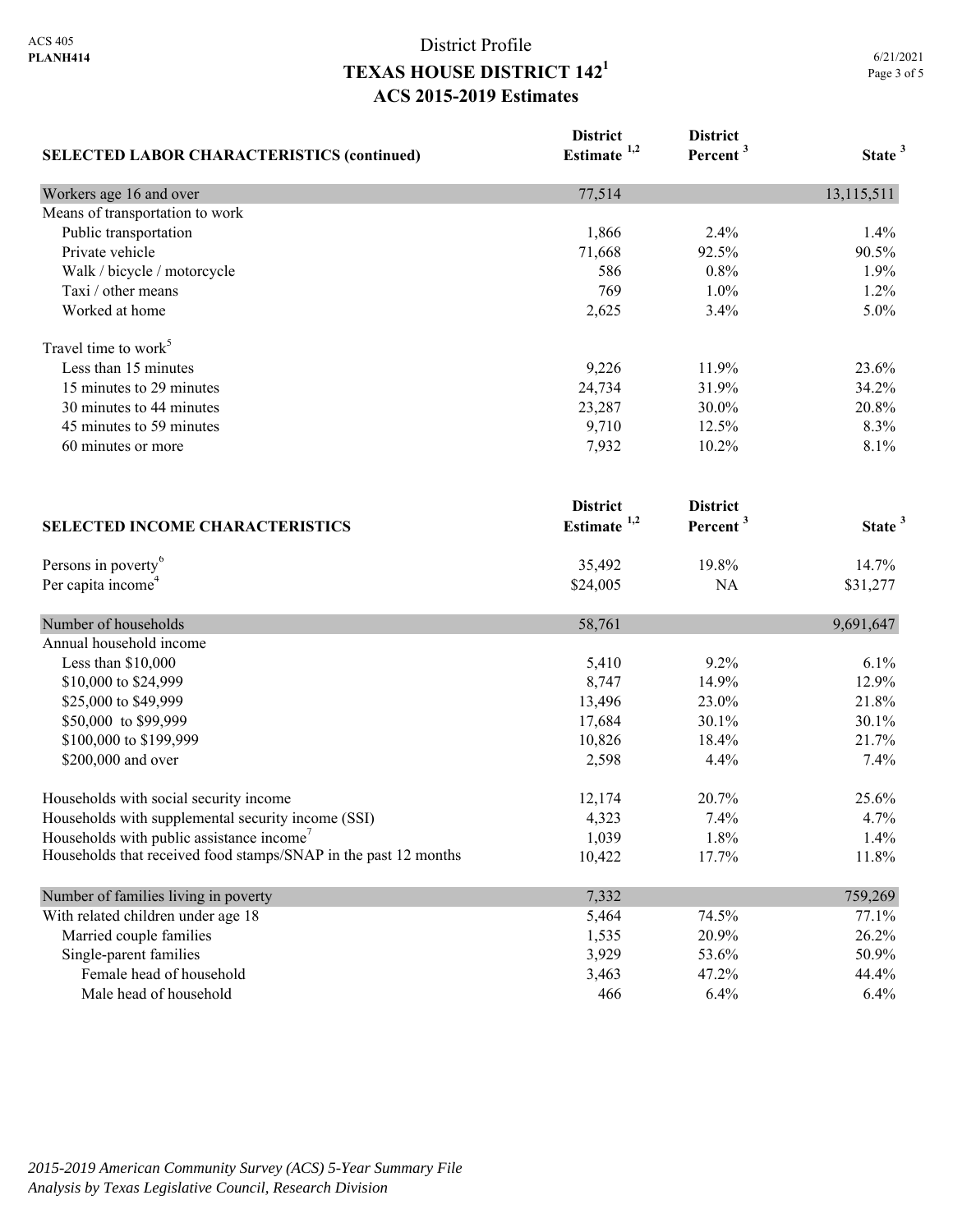# District Profile **TEXAS HOUSE DISTRICT 1421 ACS 2015-2019 Estimates**

6/21/2021 Page 4 of 5

| <b>SELECTED HOUSING CHARACTERISTICS</b>                                             | <b>District</b><br>Estimate $1,2$ | <b>District</b><br>Percent <sup>3</sup> | State <sup>3</sup> |
|-------------------------------------------------------------------------------------|-----------------------------------|-----------------------------------------|--------------------|
| Number of housing units                                                             | 65,449                            |                                         | 10,937,026         |
| Age of housing                                                                      |                                   |                                         |                    |
| Built in 2010 or later                                                              | 10,734                            | 16.4%                                   | 10.4%              |
| Built between 2000 and 2009                                                         | 16,919                            | 25.9%                                   | 19.3%              |
| Built between 1990 and 1999                                                         | 5,502                             | 8.4%                                    | 15.2%              |
| Built between 1970 and 1989                                                         | 12,852                            | 19.6%                                   | 31.4%              |
| Built before 1970                                                                   | 19,442                            | 29.7%                                   | 23.7%              |
| Occupancy status                                                                    |                                   |                                         |                    |
| Owner-occupied                                                                      | 33,285                            | 50.9%                                   | 54.9%              |
| Renter-occupied                                                                     | 25,476                            | 38.9%                                   | 33.7%              |
| Vacant                                                                              | 6,688                             | 10.2%                                   | 11.4%              |
| Median gross rent (contract rent plus estimated utility and fuel cost) <sup>4</sup> | \$1,024                           | NA                                      | \$1,045            |
| Median value of owner-occupied housing units <sup>4</sup>                           | \$126,700                         | <b>NA</b>                               | \$172,500          |
| Number of owner-occupied housing units                                              | 33,285                            |                                         | 6,004,802          |
| Value of owner-occupied housing                                                     |                                   |                                         |                    |
| Less than \$50,000                                                                  | 3,842                             | 11.5%                                   | 8.9%               |
| \$50,000 to \$99,999                                                                | 9,052                             | 27.2%                                   | 16.5%              |
| \$100,000 to \$199,999                                                              | 11,222                            | 33.7%                                   | 32.2%              |
| \$200,000 to \$499,999                                                              | 8,181                             | 24.6%                                   | 34.8%              |
| \$500,000 and above                                                                 | 988                               | 3.0%                                    | 7.6%               |
| Selected monthly owner costs as a percentage of household income <sup>8</sup>       |                                   |                                         |                    |
| 35 percent or more                                                                  | 5,887                             | 17.7%                                   | 15.3%              |
| 20 to 34.9 percent                                                                  | 8,116                             | 24.4%                                   | 24.9%              |
| Less than 20 percent                                                                | 19,003                            | 57.1%                                   | 59.0%              |
| Vehicles available in owner-occupied housing units                                  |                                   |                                         |                    |
| No vehicle                                                                          | 1,147                             | 3.4%                                    | 2.1%               |
| One or more vehicles                                                                | 32,138                            | 96.6%                                   | 97.9%              |
| Number of renter-occupied housing units                                             | 25,476                            |                                         | 3,686,845          |
| Gross rent <sup>9</sup>                                                             |                                   |                                         |                    |
| Less than \$500                                                                     | 2,108                             | 8.3%                                    | 6.2%               |
| \$500 to \$749                                                                      | 4,480                             | 17.6%                                   | 13.4%              |
| \$750 to \$999                                                                      | 4,874                             | 19.1%                                   | 24.2%              |
| \$1,000 to \$1,249                                                                  | 6,049                             | 23.7%                                   | 20.7%              |
| \$1,250 and above                                                                   | 6,556                             | 25.7%                                   | 30.5%              |
| Gross rent as a percentage of household income <sup>8</sup>                         |                                   |                                         |                    |
| 35 percent or more                                                                  | 9,808                             | 38.5%                                   | 35.9%              |
| 20 to 34.9 percent                                                                  | 7,520                             | 29.5%                                   | 32.1%              |
| Less than 20 percent                                                                | 5,981                             | 23.5%                                   | 24.9%              |
| Vehicles available in renter-occupied housing units                                 |                                   |                                         |                    |
| No vehicle                                                                          | 3,409                             | 13.4%                                   | 10.5%              |
| One or more vehicles                                                                | 22,067                            | 86.6%                                   | 89.5%              |